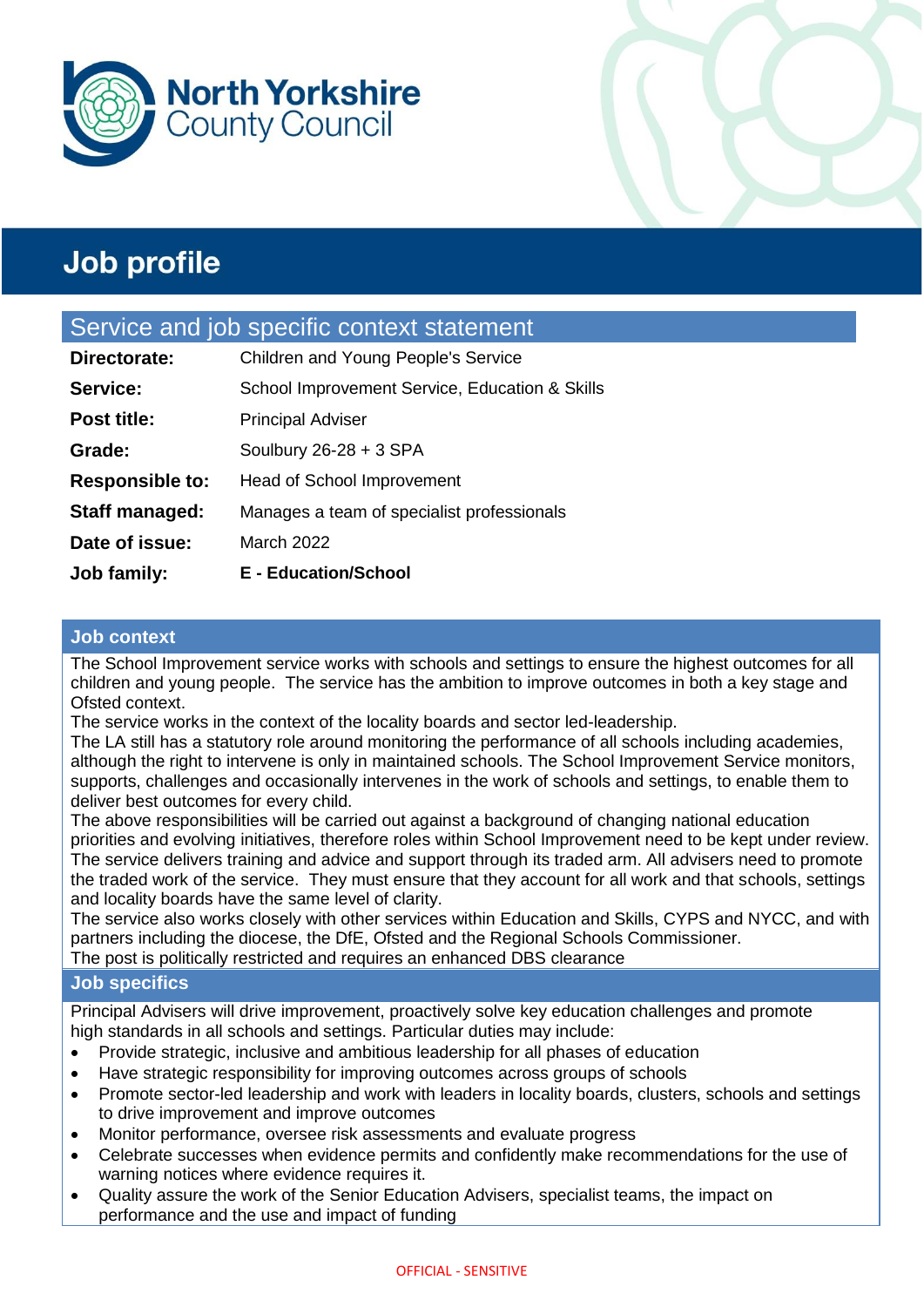



- Act as a named adviser where required for schools causing concern or to prevent the escalation of intervention
- Work with other services to support and challenge schools
- Develop and maintain links with other stakeholders across the education sector, including teaching schools, diocesan education teams, locality boards.
- Promote corporate priorities and priorities within the Children & Young People's Service and Education and Skills
- Discharge the Local Authority's statutory responsibilities relating to the post

#### **Structure**



| <b>Job Description</b>         |                                                                                                                                                                                                                                                                                                                                                                                                                           |  |  |  |
|--------------------------------|---------------------------------------------------------------------------------------------------------------------------------------------------------------------------------------------------------------------------------------------------------------------------------------------------------------------------------------------------------------------------------------------------------------------------|--|--|--|
| Directorate:                   | Children and Young People's Service                                                                                                                                                                                                                                                                                                                                                                                       |  |  |  |
| Service:                       | <b>School Improvement Service</b>                                                                                                                                                                                                                                                                                                                                                                                         |  |  |  |
| <b>Responsible to:</b>         | <b>Head of School Improvement</b>                                                                                                                                                                                                                                                                                                                                                                                         |  |  |  |
| Staff managed:                 | Manage a team of specialist professionals                                                                                                                                                                                                                                                                                                                                                                                 |  |  |  |
| Job purpose                    |                                                                                                                                                                                                                                                                                                                                                                                                                           |  |  |  |
| <b>Strategic</b><br>management | Manage Senior Education Advisers and other school improvement<br>$\bullet$<br>specialists to ensure excellent outcomes for all children through highly<br>effective delivery of service priorities<br>• Hold the Senior Education Advisers and other staff to account for<br>improving outcomes in at each Key Stage and Ofsted context through<br>regular monitoring, quality assurance and evaluation of key priorities |  |  |  |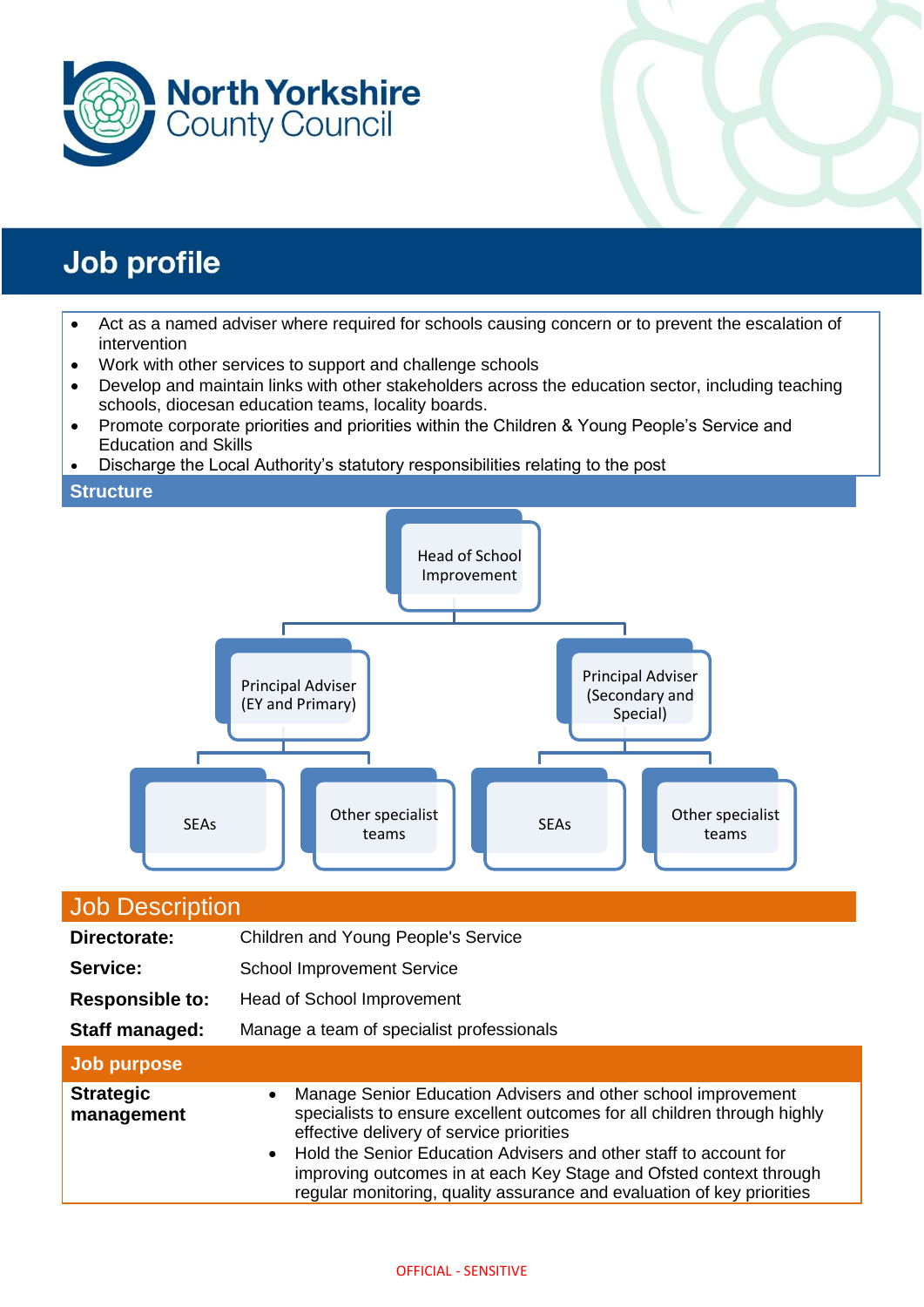

|                       | Work with locality boards to secure strong collaborative and organic<br>$\bullet$<br>partnerships that drive school improvement and improve outcomes<br>Quality assure improvement partnerships' impact with regard to the<br>$\bullet$<br>effective delivery of improvement plans, the impact of partnership working<br>and school to school support and the impact of allocated funding<br>Liaise regularly with Senior Education Advisers to monitor progress<br>$\bullet$<br>towards agreed outcomes and to ensure best practice is shared<br>Maintain and update the service's risk assessments so that any<br>$\bullet$<br>appropriate intervention is timely and monitored and also to identify high<br>performing schools and settings which can be encouraged to provide<br>school to school support<br>Lead the Senior Education Advisers, in their roles of monitoring,<br>$\bullet$<br>challenge, intervention and support<br>Oversee any Statement of Action and all LA support plans for schools<br>$\bullet$<br>causing concern, ensuring SEAs monitor the progress against action<br>plans<br>Provide a strategic lead around national and regional priorities, |
|-----------------------|---------------------------------------------------------------------------------------------------------------------------------------------------------------------------------------------------------------------------------------------------------------------------------------------------------------------------------------------------------------------------------------------------------------------------------------------------------------------------------------------------------------------------------------------------------------------------------------------------------------------------------------------------------------------------------------------------------------------------------------------------------------------------------------------------------------------------------------------------------------------------------------------------------------------------------------------------------------------------------------------------------------------------------------------------------------------------------------------------------------------------------------------------------------------------------|
|                       | communicating and sharing to relevant partners and stakeholders                                                                                                                                                                                                                                                                                                                                                                                                                                                                                                                                                                                                                                                                                                                                                                                                                                                                                                                                                                                                                                                                                                                 |
| <b>Communications</b> | Actively promote and support the work of the Locality Boards and the<br>٠                                                                                                                                                                                                                                                                                                                                                                                                                                                                                                                                                                                                                                                                                                                                                                                                                                                                                                                                                                                                                                                                                                       |
|                       | development of sector led school improvement.                                                                                                                                                                                                                                                                                                                                                                                                                                                                                                                                                                                                                                                                                                                                                                                                                                                                                                                                                                                                                                                                                                                                   |
|                       | Maintain positive relationships with key partners, ensuring a climate which<br>$\bullet$<br>encourages professional dialogue and values all contributions                                                                                                                                                                                                                                                                                                                                                                                                                                                                                                                                                                                                                                                                                                                                                                                                                                                                                                                                                                                                                       |
|                       | Work with chairs of the locality boards to drive school improvement<br>٠                                                                                                                                                                                                                                                                                                                                                                                                                                                                                                                                                                                                                                                                                                                                                                                                                                                                                                                                                                                                                                                                                                        |
|                       | Ensure that the Head of Service is appropriately informed on<br>$\bullet$                                                                                                                                                                                                                                                                                                                                                                                                                                                                                                                                                                                                                                                                                                                                                                                                                                                                                                                                                                                                                                                                                                       |
|                       | developments and emerging demands in the service                                                                                                                                                                                                                                                                                                                                                                                                                                                                                                                                                                                                                                                                                                                                                                                                                                                                                                                                                                                                                                                                                                                                |
|                       | Communicate strong leadership which motivates and inspires advisers,<br>$\bullet$<br>schools and settings and other CYPS colleagues to secure a shared<br>vision for children and young people and to achieve agreed outcomes<br>Lead team and service meetings ensuring that school improvement staff<br>٠<br>are informed on national and regional agendas<br>quide further improvement<br>$\bullet$                                                                                                                                                                                                                                                                                                                                                                                                                                                                                                                                                                                                                                                                                                                                                                          |
|                       | Establish positive relationships with key partners and other LA services,<br>$\bullet$                                                                                                                                                                                                                                                                                                                                                                                                                                                                                                                                                                                                                                                                                                                                                                                                                                                                                                                                                                                                                                                                                          |
|                       | ensuring a climate which encourages professional dialogue and values all<br>contributions                                                                                                                                                                                                                                                                                                                                                                                                                                                                                                                                                                                                                                                                                                                                                                                                                                                                                                                                                                                                                                                                                       |
|                       | Ensure confidentiality in line with CYPS and E&S policies and protocol                                                                                                                                                                                                                                                                                                                                                                                                                                                                                                                                                                                                                                                                                                                                                                                                                                                                                                                                                                                                                                                                                                          |
| Partnership /         | Liaise with other services within CYPS and with partners to ensure<br>$\bullet$                                                                                                                                                                                                                                                                                                                                                                                                                                                                                                                                                                                                                                                                                                                                                                                                                                                                                                                                                                                                                                                                                                 |
| corporate working     | strategic and co-ordinated responses to priorities                                                                                                                                                                                                                                                                                                                                                                                                                                                                                                                                                                                                                                                                                                                                                                                                                                                                                                                                                                                                                                                                                                                              |
|                       | Actively promote and support the work of the locality boards                                                                                                                                                                                                                                                                                                                                                                                                                                                                                                                                                                                                                                                                                                                                                                                                                                                                                                                                                                                                                                                                                                                    |
|                       | Foster, encourage and generate collaborative working between schools                                                                                                                                                                                                                                                                                                                                                                                                                                                                                                                                                                                                                                                                                                                                                                                                                                                                                                                                                                                                                                                                                                            |
|                       | Have a commitment to integrated working which will involve good<br>$\bullet$                                                                                                                                                                                                                                                                                                                                                                                                                                                                                                                                                                                                                                                                                                                                                                                                                                                                                                                                                                                                                                                                                                    |
|                       | interagency working that requires positive relationships with partner                                                                                                                                                                                                                                                                                                                                                                                                                                                                                                                                                                                                                                                                                                                                                                                                                                                                                                                                                                                                                                                                                                           |
|                       | services, agencies and organisations, both within CYPS and externally.                                                                                                                                                                                                                                                                                                                                                                                                                                                                                                                                                                                                                                                                                                                                                                                                                                                                                                                                                                                                                                                                                                          |
| <b>Resource</b>       | Lead, drive, monitor and quality assure the work of named advisers<br>٠                                                                                                                                                                                                                                                                                                                                                                                                                                                                                                                                                                                                                                                                                                                                                                                                                                                                                                                                                                                                                                                                                                         |
| management            | Effectively manage and deploy a budget retained by the LA to secure                                                                                                                                                                                                                                                                                                                                                                                                                                                                                                                                                                                                                                                                                                                                                                                                                                                                                                                                                                                                                                                                                                             |
|                       | best outcomes for all children                                                                                                                                                                                                                                                                                                                                                                                                                                                                                                                                                                                                                                                                                                                                                                                                                                                                                                                                                                                                                                                                                                                                                  |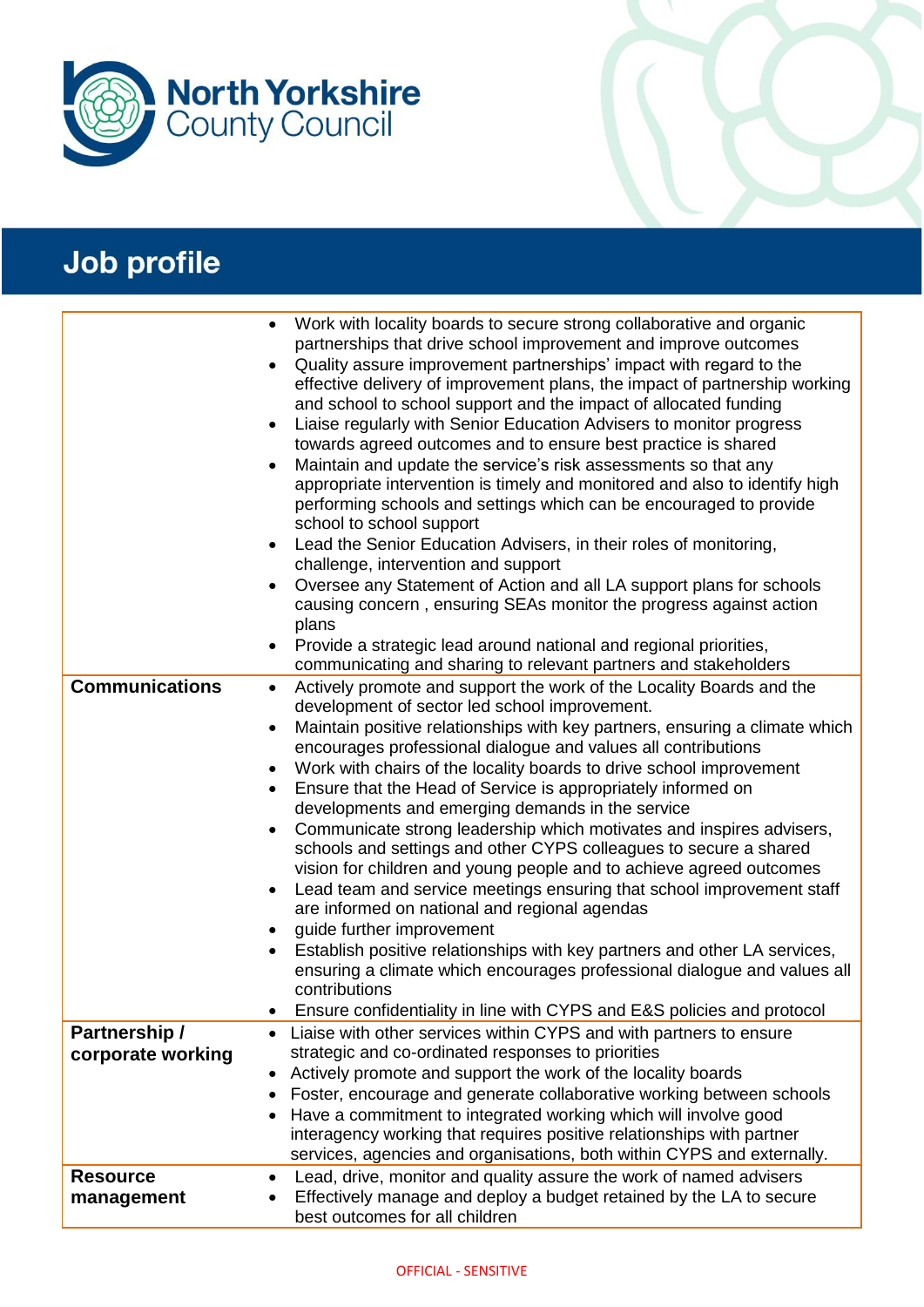

|                                   | Meet traded income targets as described by the head of school<br>improvement<br>Conduct performance management and reviews of named advisers<br>Ensure staff engage in the process of self-review and performance<br>management<br>Lead or assist in the recruitment and induction of all staff as appropriate                                                                                                                                                                                                                                                                                                                                                                                             |
|-----------------------------------|------------------------------------------------------------------------------------------------------------------------------------------------------------------------------------------------------------------------------------------------------------------------------------------------------------------------------------------------------------------------------------------------------------------------------------------------------------------------------------------------------------------------------------------------------------------------------------------------------------------------------------------------------------------------------------------------------------|
| <b>Systems and</b><br>information | Quality assure records of visits and all types of reviews to ensure high<br>$\bullet$<br>quality and consistency across phases and for each record<br>Work with staff to maintain the database of reviews, outcomes and<br>$\bullet$<br>subsequent actions<br>Quality assure the information provided to the locality boards ensuring<br>$\bullet$<br>that performance data and intelligence is used rigorously and<br>appropriately for the partnership, clusters, schools and settings<br>Undertake joint reviews to model best practice, and to monitor for<br>$\bullet$<br>consistency and expectation of high quality service delivery.<br>Lead on induction of other staff as required.<br>$\bullet$ |
| <b>Operational</b><br>management  | Ensure that the service complies with all legislation and regulation (and<br>$\bullet$<br>changes thereto) relating to the postholder's strategic responsibilities                                                                                                                                                                                                                                                                                                                                                                                                                                                                                                                                         |
| Safeguarding                      | Ensure staff in school improvement are adequately trained and effective<br>$\bullet$<br>in supporting schools to manage safeguarding<br>Be responsible for promoting and safeguarding the welfare of children<br>and young people<br>Take appropriate and considered action in any circumstances where the<br>safety and/or welfare of children and young people may be at risk                                                                                                                                                                                                                                                                                                                            |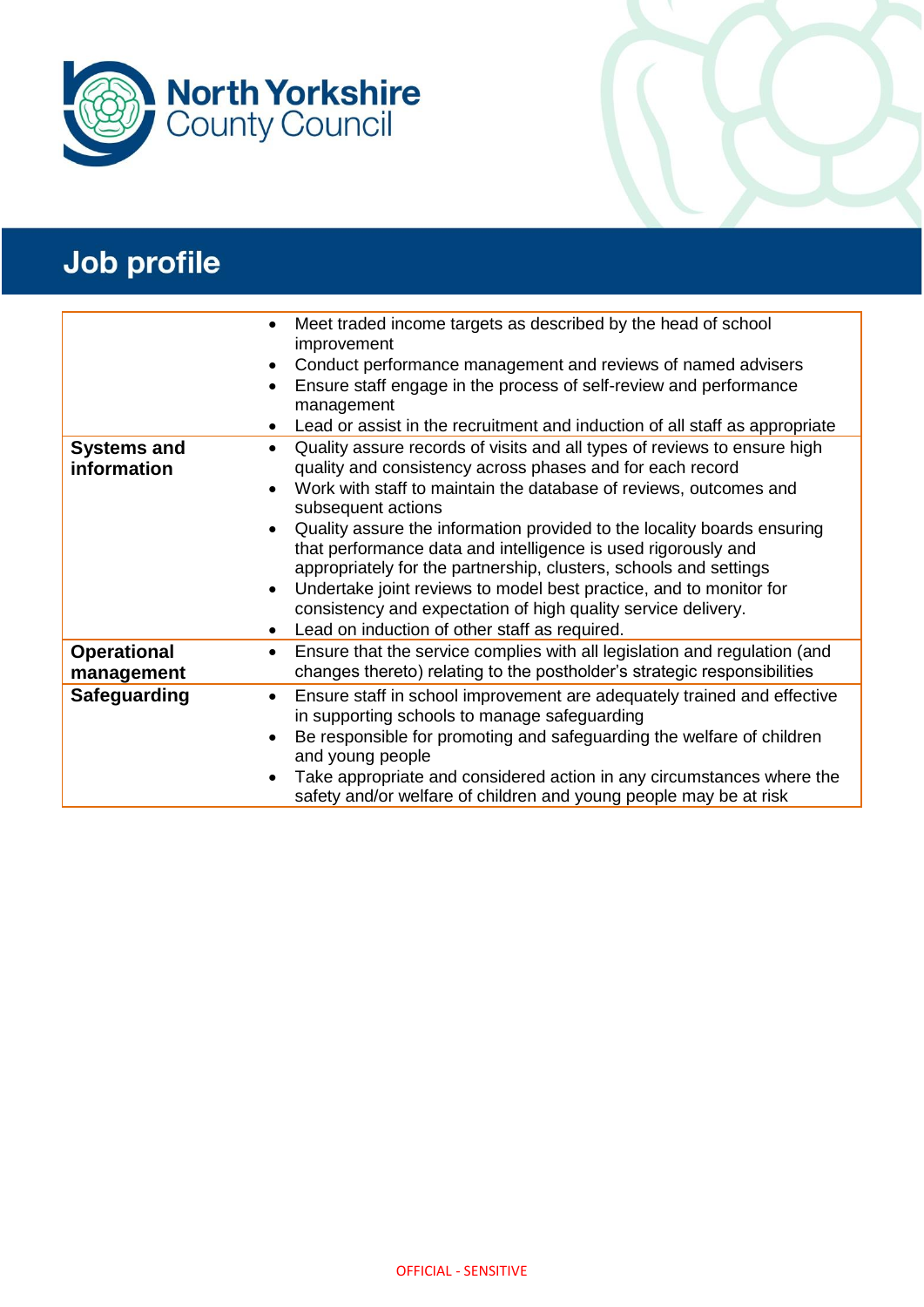

### **Person Specification**

| <b>Essential upon appointment</b>                                                                                 |                                                                                                                                                                                                                                                                                                                                                                                                                                                                                                                                                                                                                                                                                                                                                                                                                                                                                                                                                                                                                                                                                                               | <b>Desirable on</b><br>appointment |                                                                                                                                                                                                           |
|-------------------------------------------------------------------------------------------------------------------|---------------------------------------------------------------------------------------------------------------------------------------------------------------------------------------------------------------------------------------------------------------------------------------------------------------------------------------------------------------------------------------------------------------------------------------------------------------------------------------------------------------------------------------------------------------------------------------------------------------------------------------------------------------------------------------------------------------------------------------------------------------------------------------------------------------------------------------------------------------------------------------------------------------------------------------------------------------------------------------------------------------------------------------------------------------------------------------------------------------|------------------------------------|-----------------------------------------------------------------------------------------------------------------------------------------------------------------------------------------------------------|
| $\bullet$<br>$\bullet$<br>$\bullet$<br>$\bullet$<br>$\bullet$<br>$\bullet$<br>$\bullet$<br>$\bullet$<br>$\bullet$ | <b>Knowledge</b><br>Knowledge and understanding of national developments in UK state<br>funded education, school leadership and school improvement<br>Up to date knowledge and understanding of education legislation,<br>frameworks and key developments<br>Knowledge and understanding of school improvement strategies that<br>produce strong outcomes across alliances and partnerships as well<br>as individual schools.<br>Knowledge and understanding of the strategic role of the LA as the<br>middle tier in school improvement<br>Knowledge and understanding of outstanding leadership and<br>governance, and teaching and learning<br>Knowledge of current expectations relating to curriculum planning<br>and implementation<br>Thorough and up to date knowledge of Ofsted education inspection<br>framework<br>Thorough knowledge of the effective governance in maintained<br>schools and academies<br>Knowledge and understanding of inclusion principles and practice<br>and relevant sections of the SEND code of practice<br>In depth knowledge of safeguarding requirements in education | $\bullet$<br>$\bullet$             | Knowledge of latest<br>research in successful<br>strategies in education<br>Knowledge of the council's<br>services and priorities<br>Understanding of funding<br>arrangements for schools,<br>EY and SEND |
| $\bullet$<br>$\bullet$<br>$\bullet$<br>$\bullet$<br>$\bullet$<br>$\bullet$<br>٠                                   | <b>Experience</b><br>Outstanding strategic leadership experience in a primary school or<br>academy/ or as an adviser in an LA or MAT environment<br>Proven track record of making a significant difference to outcomes in<br>a school, cluster or at county-level<br>Experience of engagement with pre-school and/or post 16<br>improvement activity and monitoring of performance<br>Proven track record of high quality teaching with impact on outcomes<br>Proven track record of successfully working with sector leaders to<br>drive improvement in attainment and performance outcomes<br>Successful strategic leadership of school improvement initiatives and<br>management of budgets<br>Successful strategic leadership of complex teams                                                                                                                                                                                                                                                                                                                                                            |                                    | <b>Trained Ofsted Inspector</b><br>Experience as an LA<br>and/or academy governor                                                                                                                         |
| $\bullet$<br>$\bullet$                                                                                            | <b>Occupational Skills</b><br>Excellent leadership and management skills<br>Inspiring, influencing and negotiating skills<br>Excellent interpersonal skills with the ability to build and maintain<br>professional relationships<br>Excellent planning, organisational and prioritisation skills                                                                                                                                                                                                                                                                                                                                                                                                                                                                                                                                                                                                                                                                                                                                                                                                              |                                    |                                                                                                                                                                                                           |